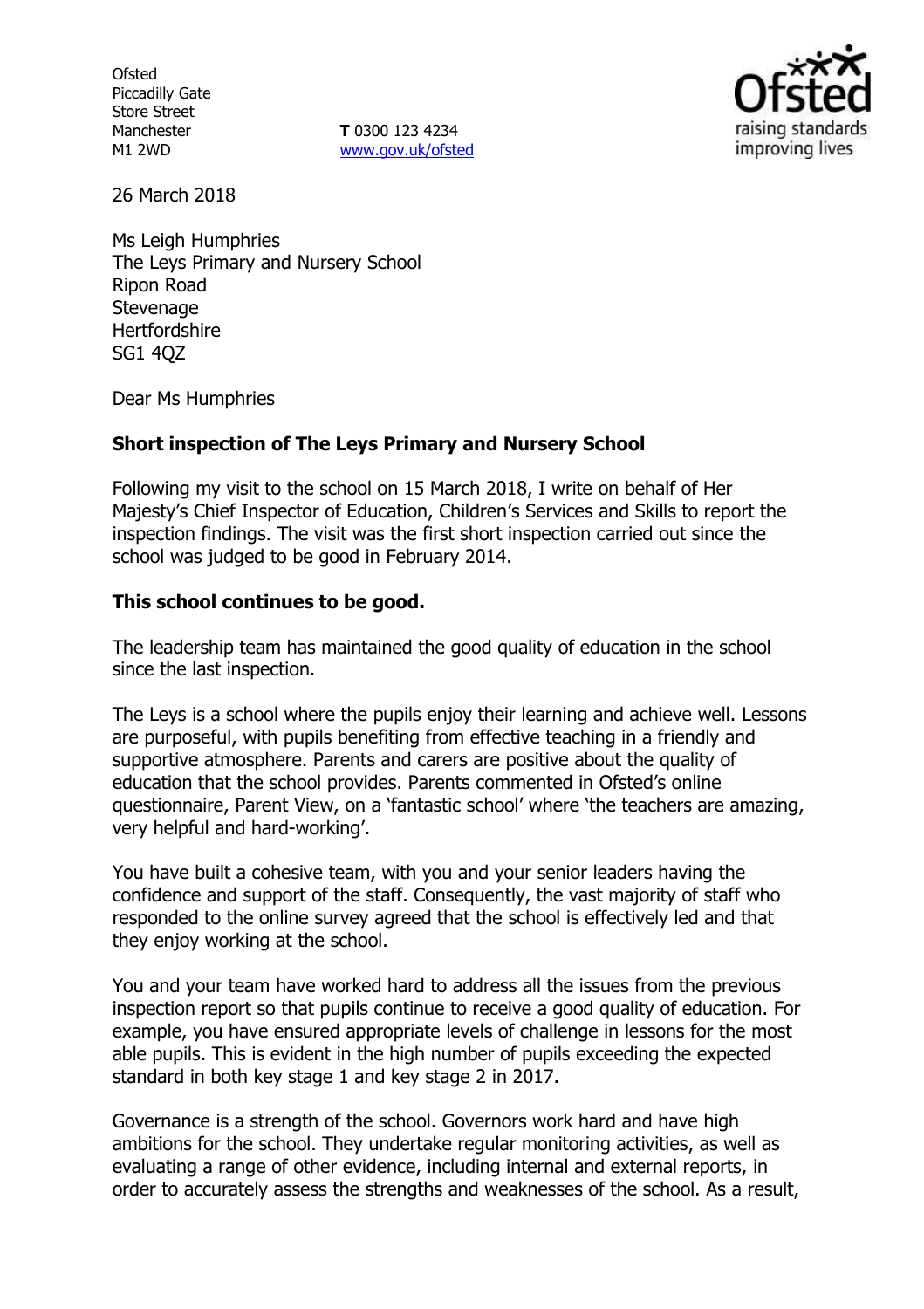

they are clear about achievements to date and the areas that require further development. They are supportive and challenging in equal measure.

You address areas where improvements are needed. For example, in 2016, there was a dip in reading and the proportion of pupils reaching expected national standards was low at the end of key stage 2. As a result of a range of strategies implemented by you and your leadership team, the proportion of pupils who achieved expected standards in reading rose and was above the national average in 2017. These strategies included the introduction of an online reading programme to test and improve pupils' comprehension and range of vocabulary. You recognise that this improvement in outcomes for reading at the end of key stage 2 needs to be sustained. You also know that while attendance is improving overall and for most groups, persistent absence is still above the national average for pupils who are disadvantaged, and needs to be reduced. You accept that while key staff have a detailed knowledge of what is being done to improve the attendance of individual pupils, systems for tracking attendance at the school need to be enhanced. This is because your systems do not help leaders and governors to rigorously evaluate persistent absence rates to spot trends and take further action to improve attendance of all groups of pupils.

## **Safeguarding is effective.**

Safeguarding takes a high priority across the school. Policies and procedures are up to date and are reviewed regularly. Safer recruitment procedures are rigorously followed, and all pre-employment checks are in place with records meticulously maintained. Staff receive appropriate training and are knowledgeable about what to do if they have a concern. Governors fulfil their safeguarding duties effectively and regularly check that school procedures are fit for purpose.

The school takes its duty of care very seriously and records of safeguarding incidents are detailed. Leaders with specific responsibility for child protection are clear about how and when to refer cases to outside agencies, such as the local authority and the police, in order to keep pupils safe.

All of the pupils I spoke with told me they feel safe and well cared for at school. They are able to clearly articulate how the school helps them to keep safe in and out of school including how to stay safe online. Almost all parents who completed Parent View agree that their children feel safe and are well looked after in school.

### **Inspection findings**

- To confirm that the school remains good, my first line of enquiry focused on pupils' achievement in mathematics, reading and writing at the end of key stage 2. This was because, in 2017, attainment was strong in all three areas at the end of Year 6.
- During the inspection I undertook joint observations across key stage 2. In these classes, teachers make effective use of their subject knowledge to plan appropriately demanding activities for pupils. For example, pupils spoke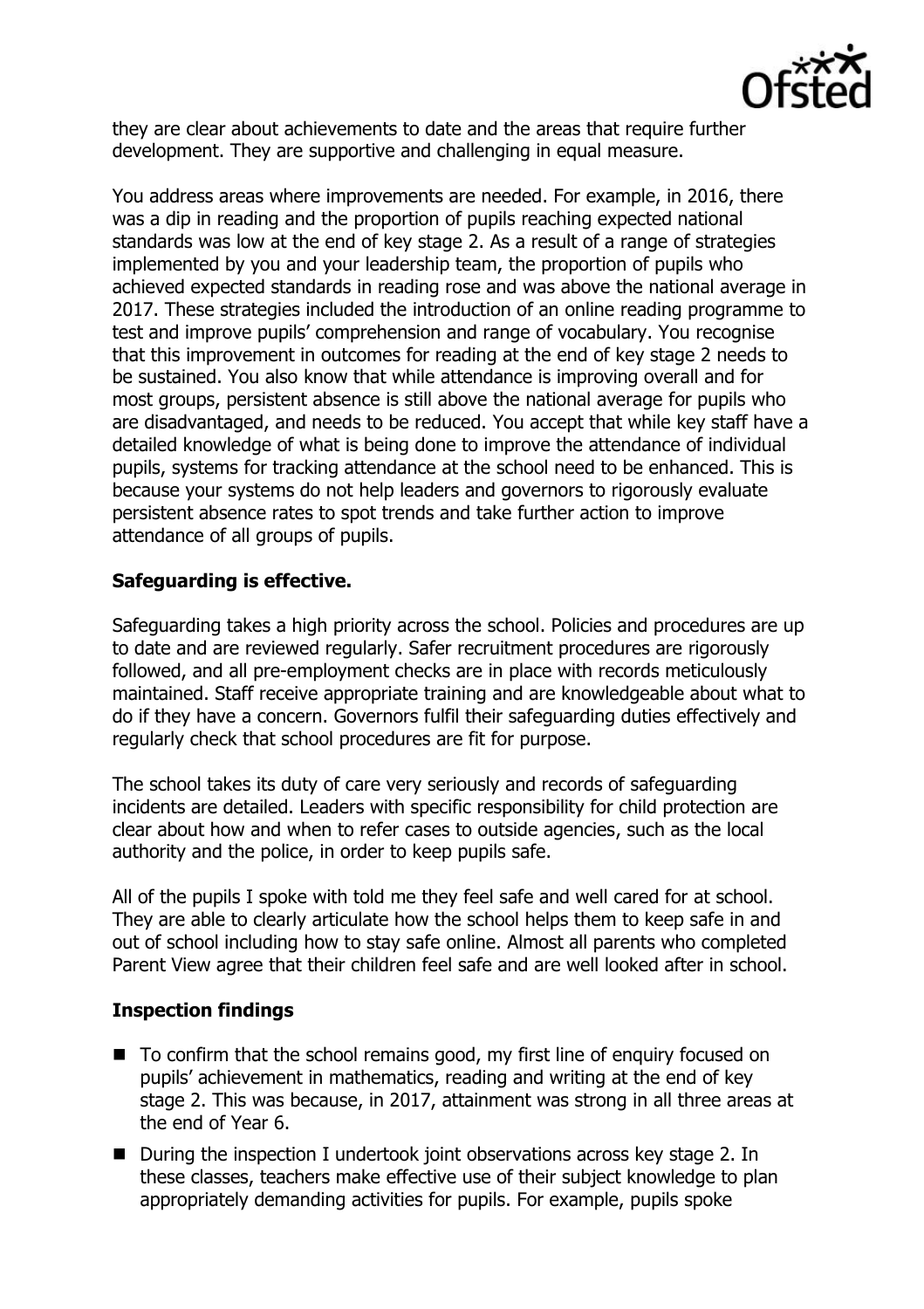

enthusiastically about the range of activities in guided reading sessions and how they were helping them to improve their reading. Equally, work in both mathematics and English showed pupils making good progress, with teachers' feedback helping pupils to understand what they need to do to improve. Leaders of mathematics, reading and writing have clear plans to improve these areas further. Their monitoring has identified inconsistencies in the use of guided reading books across the school, with work not always being marked in line with the school's marking policy.

- Pupils' achievement at key stage 1 formed my second key line of enquiry. This was because, in 2017, the number of pupils exceeding expected standards in mathematics, reading and writing at the school was higher than the national average.
- Work in books shows that a large number of pupils are being appropriately challenged to exceed expected standards. For example, Year 1 pupils are being expected to write increasingly complex sentences independently. Equally, they are being challenged to use punctuation, capital letters and finger spacings with greater accuracy in their work. Work in the books in Year 2 show that your staff are extending pupils in mathematics. For example, the most able are being expected to understand and apply their knowledge of the four times table to solve problems.
- My next line of enquiry concerned pupils' attendance, which was lower than that of other pupils nationally in 2017. Similarly, persistent absence, where a pupil has missed 10% or more of their schooling, was much higher at the school than at other schools nationally.
- The school's overall attendance figure and the attendance of most groups of pupils have improved markedly since September 2017. You work effectively with pupils, their families and other agencies to improve attendance. Pupils are positive about the school and value the rewards offered for good attendance. Governors identify attendance as a priority and have a clear overview of the procedures being used to encourage improvement. Even so, you acknowledge that more can still be done to increase attendance and reduce persistent absence, including improving your current tracking systems.
- Pupils' behaviour and attitudes to learning formed my final line of enquiry. This was because the number of fixed-term exclusions at the school, including repeat exclusions, was above the national average in 2015, 2016 and 2017. Many of these exclusions are linked to the primary support base. This provision is part of the school and offers places for pupils who have been excluded, or are at risk of exclusion, from other schools in Stevenage. You and your governors are aware of the impact of this provision on your exclusion figures. However, the effective support your school is providing to these vulnerable pupils was clear in my learning walks around school.
- The behaviour of pupils around the school and in lessons is calm and purposeful. This is because there are clear expectations about how pupils should behave and clear systems for managing behaviour. One pupil described how 'if you do something bad, you get a red or yellow card'. Consequently, almost all parents who completed Parent View agree that the school makes sure that its